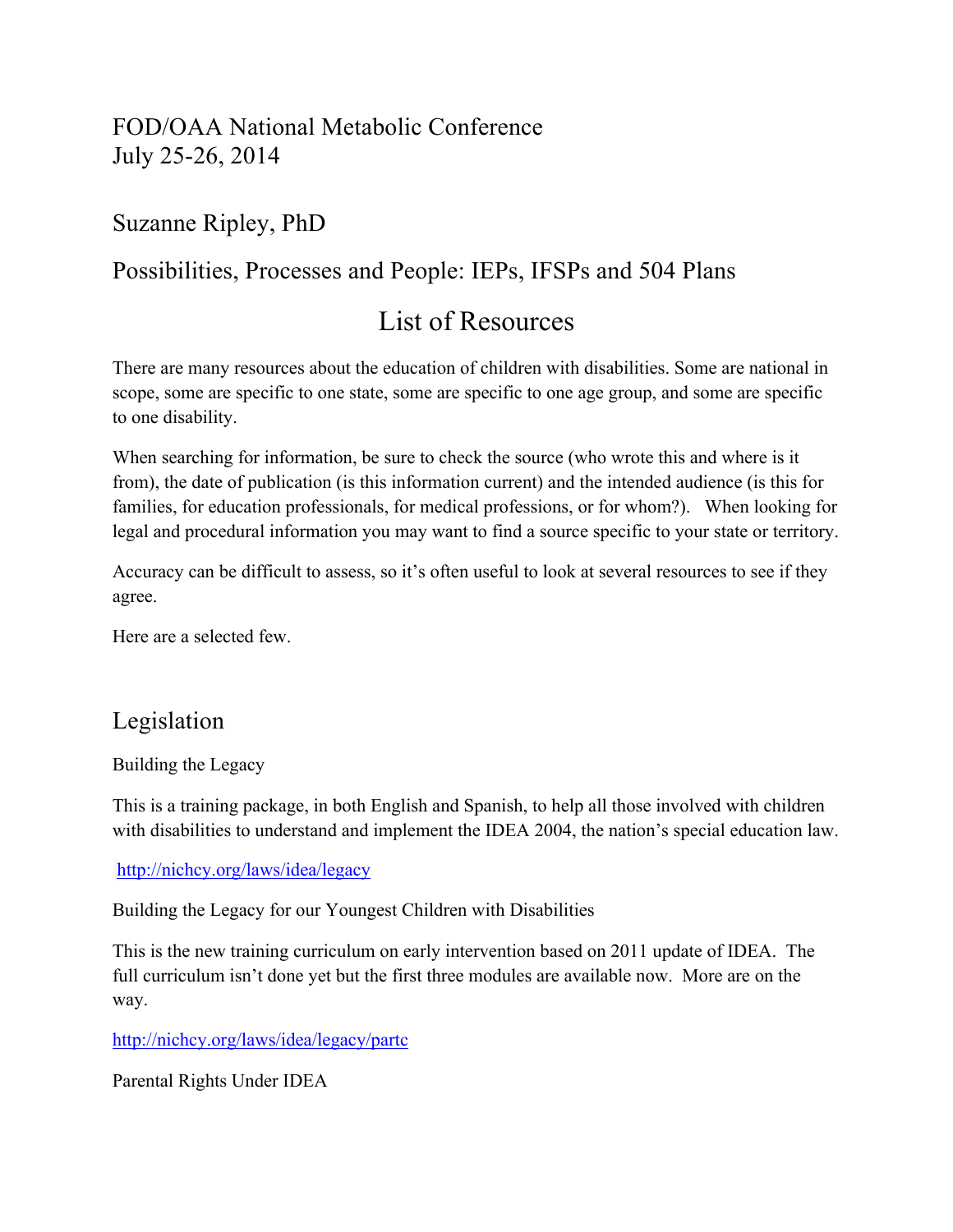The federal regulations for IDEA 2004 include a section (Subpart E) called Procedural Safeguards**.** These safeguards are designed to protect the rights of parents and their child with a disability and, at the same time, give families and school systems several mechanisms by which to resolve their disputes.

http://www.parentcenterhub.org/repository/parental-rights/

Section 504 of the Rehabilitation Act of 1973

Section 504 of the Rehabilitation Act of 1973, as amended, is a civil rights law that prohibits discrimination on the basis of disability. This law applies to public elementary and secondary schools, among other entities.

http://www.parentcenterhub.org/repository/section504/

Key Differences Between Section 504 and IDEA

A child with a disability has different rights under Section 504 and IDEA. This article explains the differences.

http://www.wrightslaw.com/howey/504.idea.htm

U.S. Office of Civil Rights - Protecting Students with Disabilities:

This site will connect you to the office in your state or territory.

https://wdcrobcolp01.ed.gov/CFAPPS/OCR/contactus.cfm

# Understanding processes and participating in education planning

## Especially about very young children

## IFSPweb

This is an online self-paced tutorial designed to help families and professionals develop effective IFSPs. It was developed for Nebraska families and professionals but we can all learn from it.

## http://ifspweb.org

Services in Your State for Infants and Toddlers

Part C Coordinators handle programs for infants and toddlers with disabilities. This site can connect you to the coordinators in your state or territory.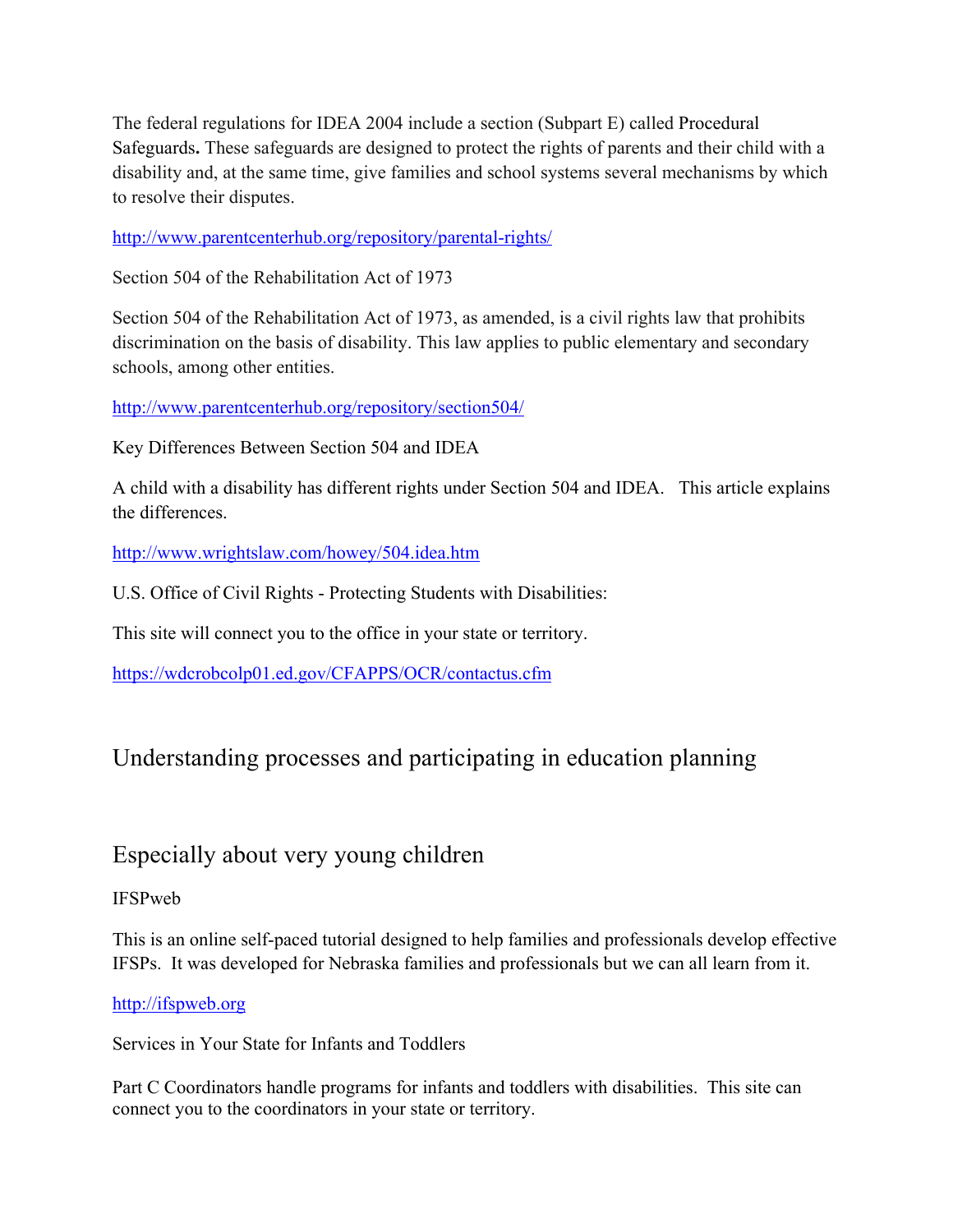### http://ectacenter.org/contact/ptccoord.asp

### Parent Training and Information Centers

A full description is below. PTIs serve families of infants and toddlers too and are very helpful resources.

http://www.parentcenterhub.org/find-your-center/

Babies and Toddlers

This is a suite of resource pages that can help you find information and people who can help in the early intervention system and process.

http://www.parentcenterhub.org/repository/babies/

Early Intervention Services, Payment for Services

The services set up by an IFSP are provided through a coordinated network of providers, driven by the needs of the family. Not all services available through Early Intervention are free to families. This information is from Ohio but is very informative and much will apply to most states. You will need to also check your state's early intervention system; many states have online modules and explanations for parents and professionals about the state's approach to IFSPs and service delivery.

### http://www.disabilityrightsohio.org/faq-ei-services

Special education services for preschoolers with disabilities

This page discusses what services are available for preschoolers who are experiencing developmental delays. Learn more about where families, childcare providers, and educators find help and support.

### http://www.parentcenterhub.org/repository/preschoolers/

U.S. Department of Education, Office of Special Education Programs' Part C of the IDEA website

This site was created to provide a "one-stop shop" for resources related to Part C of the Individuals with Disabilities Education Act (IDEA) and its implementing regulations, announced on September 6, 2011. It is a "living" website and will change and grow as resources and information become available.

http://idea.ed.gov/part-c/search/new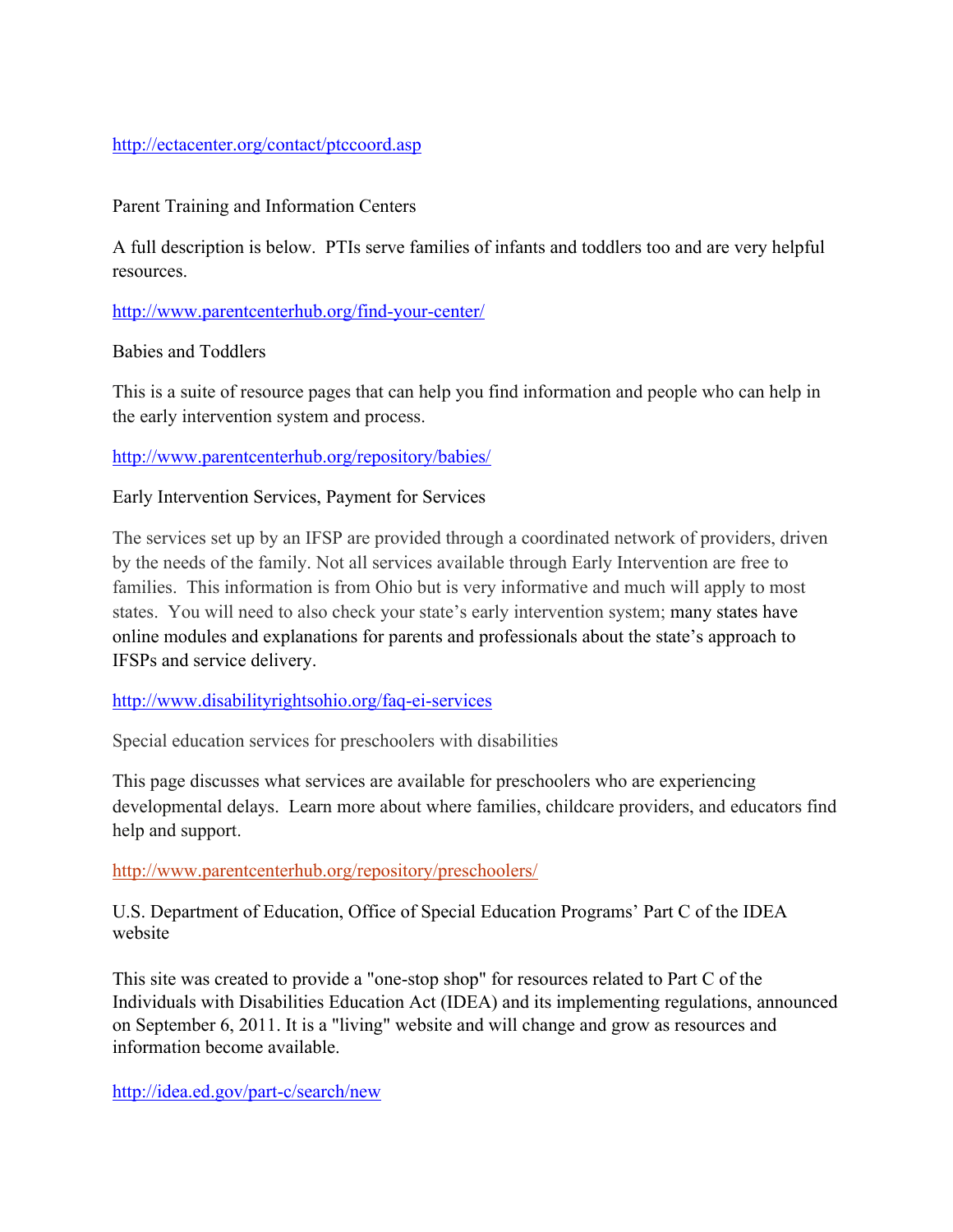Early Childhood Transition Guide Book

What you need to know before your child's third birthday.

http://www.pacer.org/parent/php/PHP-a40.pdf

## Especially about school-aged children

Evaluating Children for a Disability

This is about evaluation for services under IDEA.

http://www.parentcenterhub.org/repository/evaluation/

Disability Categories in IDEA

This document lists all IDEA categories of disability and explains each one. There is also information on rare disorders, but (bet you already knew this) not a lot.

http://nichcy.org/disability/categories

All About the IEP

http://www.parentcenterhub.org/repository/iep/

The Importance of Including your Child in the IEP Meeting

http://nichcy.org/including-your-child-in-iep-meeting

Resolving Disputes between Parents and Schools

There are times when parents and school officials cannot reach an agreement on what constitutes a free appropriate public education for an individual child**.** When such disagreements occur, parents and school districts can turn to IDEA's procedural safeguards and dispute resolution options.

http://www.parentcenterhub.org/repository/disputes-landing/

## Sample 504 Plans

These templates and accommodation lists, put on the Web by school districts and disability organizations, can give you an idea of what to look at and look for when working with the school to put together a 504 Plan.

http://specialchildren.about.com/od/504s/qt/sample504.htm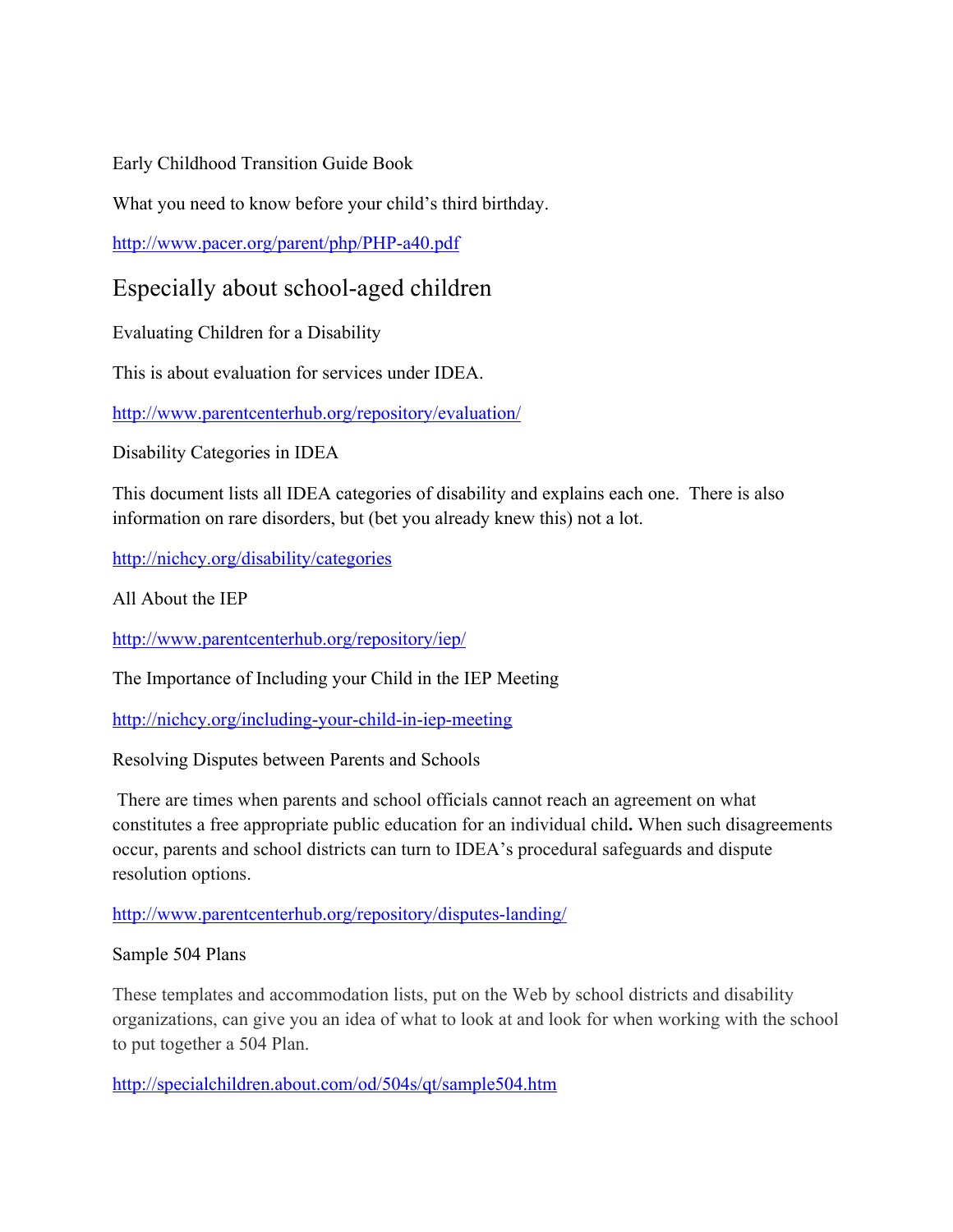Frequently Asked Questions about Section 504 and the Education of Children with Disabilities This information is from the US Office of Civil Rights and includes information on how to file a complaint.

http://www2.ed.gov/about/offices/list/ocr/504faq.html

A Parent's Guide to Section 504 in Public Schools

http://www.greatschools.org/special-education/legal-rights/868-section-504.gs

Section 504 updated: Greater eligibility and accommodations for students with LD, AD/HD http://www.greatschools.org/special-education/assistive-technology/1526-Section-504.gs

Parent Training and Information Centers: Find the one(s) in your state

Families with a child who has a disability have special concerns and often need a great deal of information: information about the disability of their child, about early intervention (for babies and toddlers), school services (for school-aged children), therapy, local policies, transportation, and much more. Every State has at least one Parent Training and Information Center (PTI) to offer families just this kind of information. This site will help you find yours.

## http://www.parentcenterhub.org/find-your-center/

Resources Especially for Military Families

http://www.parentcenterhub.org/respository/millitary

## Transition to Adulthood

Transition to Adulthood

Planning for the rest of your life!

http://www.parentcenterhub.org/repository/transitionadult/

# Support Groups

FOD Family Support Group

The Fatty Oxidation Disorders (FOD) Family Support Group is a worldwide resource for families, friends, clinicians, researchers and others who would like to support, educate and provide a forum for the sharing of ideas and concerns for those whose lives have been touched by a Fatty acid Oxidation Disorder.